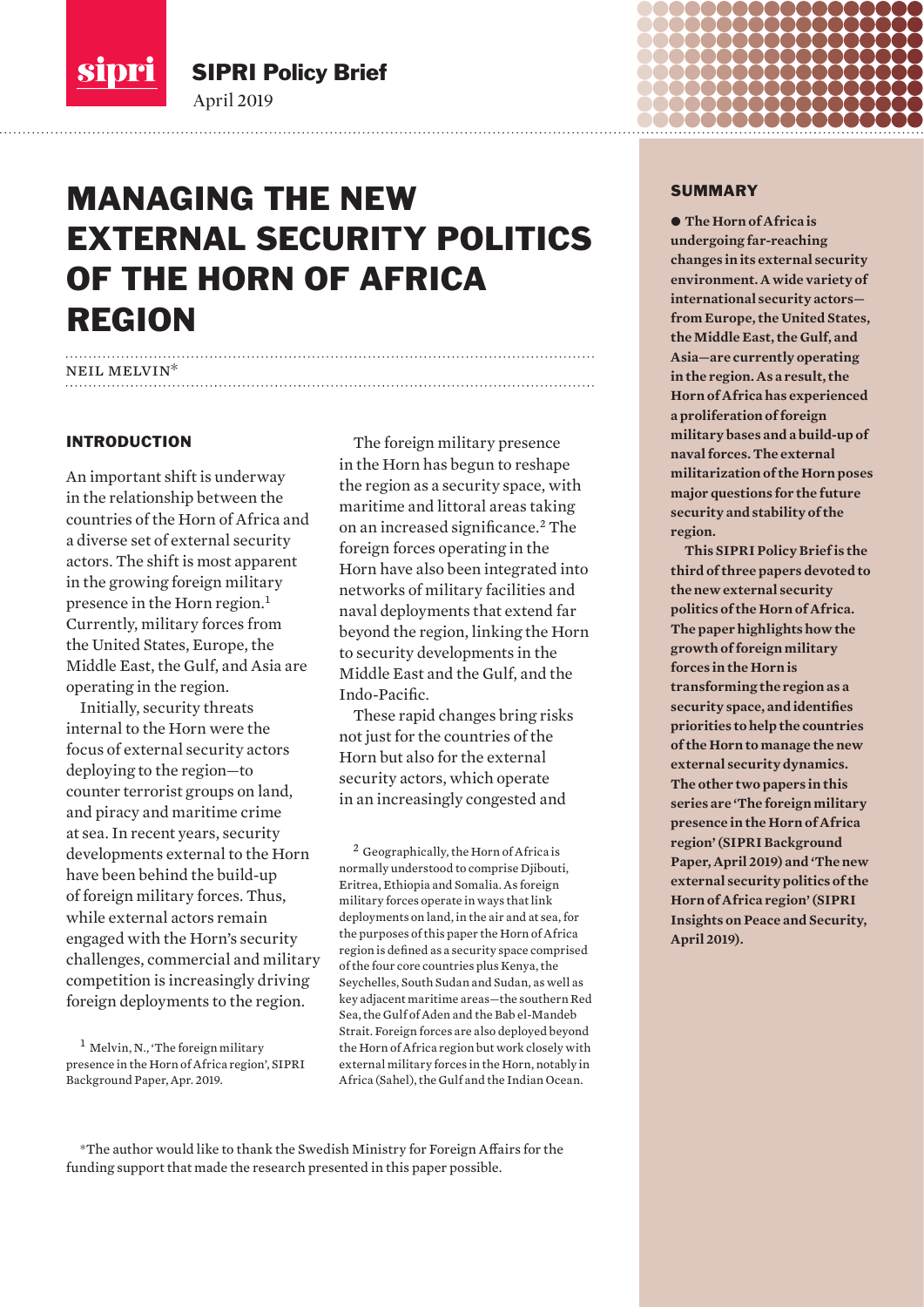competitive security environment. Looking ahead, the Horn region is likely to experience further militarization as its strategic importance grows in the context of rising international geopolitical rivalry. These developments underline the need for the Horn countries to develop means of managing the new external security politics.

This SIPRI Policy Brief aims to (*a*) outline the new external security politics of the Horn of Africa region, (*b*) identify the major shifts in the nature of security in the Horn as a result of the new external security politics, (*c*) explore the risks associated with the new external security politics, and (*d*) consider the priorities for the Horn countries in managing the new external security politics.

## THE NEW EXTERNAL SECURITY POLITICS OF THE HORN OF AFRICA

The external security environment of the Horn of Africa region is being

*Foreign military forces on land and at sea have become a permanent feature of the Horn of Africa's security landscape*

transformed through the simultaneous engagement of a diversity of foreign military actors

(from Asia, the Middle East, the Gulf, Europe and the USA). The rise of foreign military forces reflects the increased significance of an East–West security axis (the simultaneous integration of the Horn into the Middle Eastern and Gulf, and Indo-Pacific strategic spaces). It is also the product of the interdependency of maritime (protection of choke points, sea lines of communication and naval competition) and continental (counterterrorism, support for peace operations, protection

of nationals and security of commercial interests, and the creation of military bases) security agendas. Together, these shifts are creating a new external security politics of the Horn region.<sup>3</sup>

As a result of the build-up of foreign military presences, the Horn has become a multilayered security space. Since the end of the cold war in 1991, four overlapping but distinct external security engagements have developed in the region: (*a*) support for African regional and international multilateral efforts to manage and prevent conflict; (*b*) efforts to combat non-traditional security threats, notably terrorism, piracy and maritime crime; (*c*) the expansion of Gulf and Middle Eastern security into the Horn region; and (*d*) the integration of the Horn region into Indo-Pacific security dynamics. As a result of these engagements, foreign military forces on land and at sea have become a permanent feature of the Horn of Africa's security landscape.<sup>4</sup>

Over the past two decades, complex patterns of cooperation and competition between the countries of the Horn and external security actors, and among the foreign military powers themselves, have developed linked to the four external security engagements. Many of the external actors in the Horn region are undertaking several engagements simultaneously, for example, participating in peace operations, supporting counterterrorism activities, and being part of wider international security competition.

 $3$  Melvin, N., 'The new external security politics of the Horn of Africa region', SIPRI Insights on Peace and Security no. 2019/2, Apr. 2019.

<sup>4</sup> Melvin (note 3), pp. 5–27.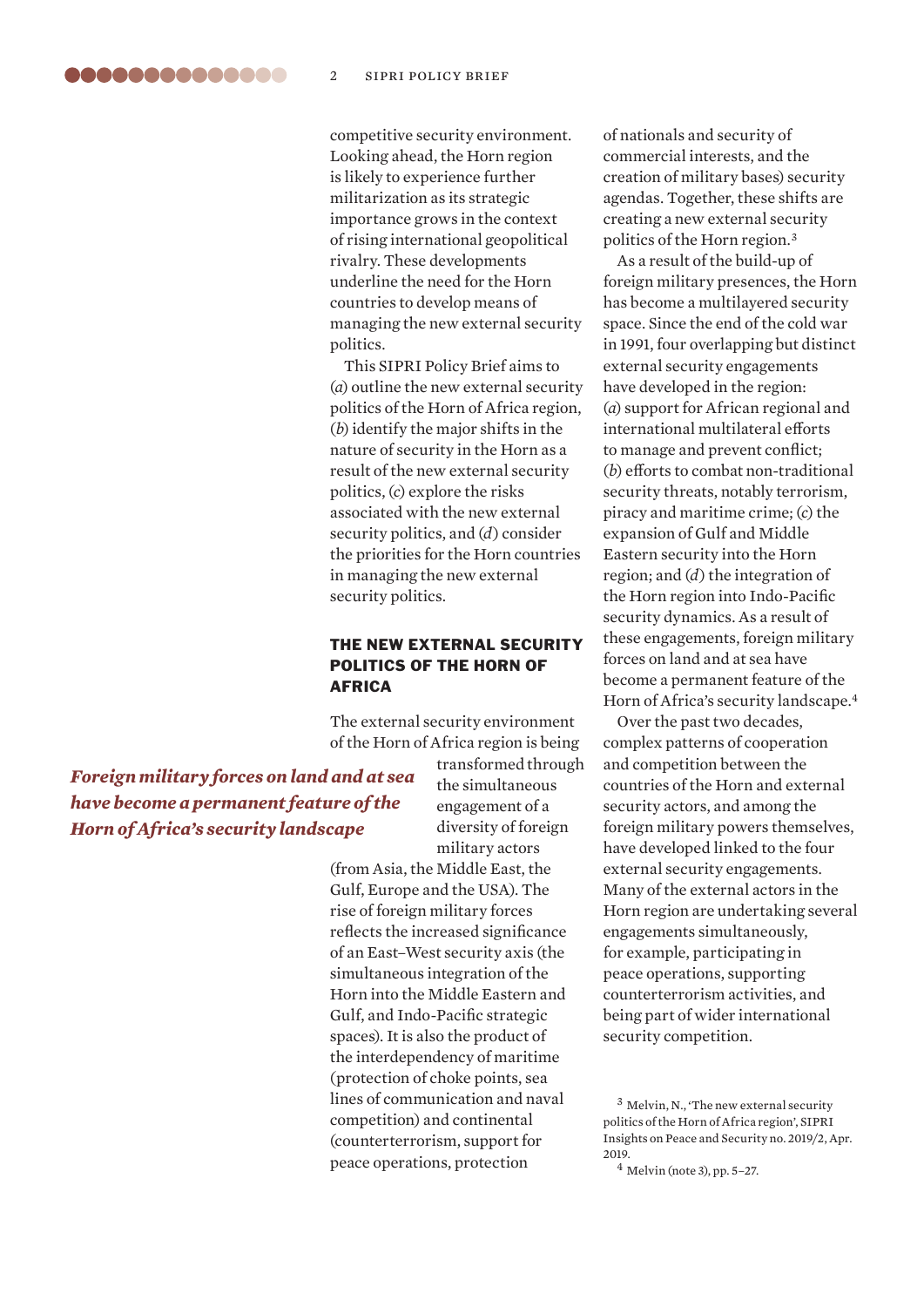**00000000000000** 

The respective significance of the four external security engagements is shifting, however, pointing to a structural change in regional security. During the first two post-cold war decades, addressing insecurity in the Horn and countering non-traditional security threats provided the motivation for the build-up of a foreign military presence. Currently, geopolitical competition is the principal driver of the regional build-up of foreign forces.

## THE IMPLICATIONS OF THE NEW EXTERNAL SECURITY POLITICS OF THE HORN OF AFRICA

The regional security environment of the Horn of Africa is being affected by the new external security politics in a number of key ways.

### Securitization

Since the onset of the US-led global war on terrorism in 2001, the Horn of Africa has become increasingly securitized and external powers have established a set of substantial security engagements to combat non-traditional threats. These engagements have often been conducted through multilateral frameworks, with international mandates and in coordination with regional security organizations. Nevertheless, the primary agents have been foreign military forces. As a result, the Horn region has experienced a significant increase in the numbers and capacities of foreign forces, and in the diversity of national armed forces present in the region. The pursuit of security has, therefore, involved the external militarization of the Horn region.

#### External militarization

The militarization of the Horn region involves three interlinked dimensions. First, a physical presence has been established in the form of foreign military infrastructure (bases, ports, airstrips, training camps, semipermanent facilities and logistics hubs) and naval deployments. In recent years, a series of military facilities have been established, notably extending

along the Red Sea, the Horn and the East African littoral, in addition to the established

facilities of former European colonial powers (France and the United Kingdom). At the same time, warships (and maritime patrol aircraft) have deployed to the region on a permanent, semi-permanent and periodic basis.<sup>5</sup>

Second, once deployed, external military missions have taken on wider mandates. As a result, foreign military forces in the Horn are today pursuing local, regional and international security agendas from the region. For example, military bases created to enable counterterrorism and counter-piracy missions have subsequently been tasked with supporting peace operations, the protection and evacuation of citizens, crisis response and humanitarian assistance. Foreign military forces have also taken on the role of protecting sea lines of communication, as well as soft power projection.

In Somalia, the US-led counterterrorism mission has broadened in scope and intensified,

<sup>5</sup> Melvin (note 1).

*Since the onset of the US-led global war on terrorism in 2001, the Horn of Africa has become increasingly securitized*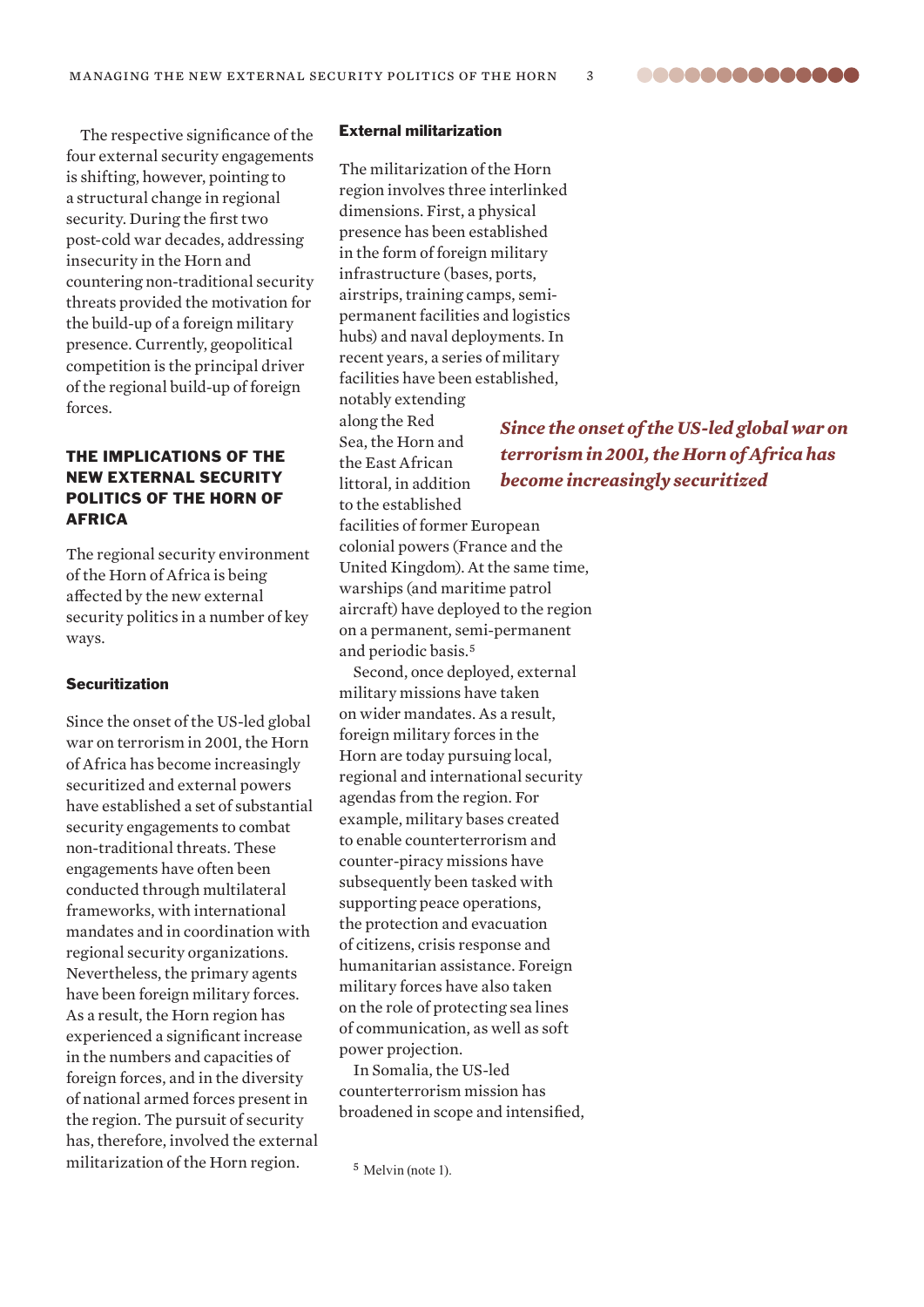notably during the administration of President Donald J. Trump.<sup>6</sup> Despite the expansion of the mission, the military commitment appears to be an open-ended one.<sup>7</sup> The construction of Gulf Cooperation Council (GCC) military facilities to prosecute the war in Yemen is being accompanied by measures to provide security for long-term commercial investments in the Horn.<sup>8</sup> At the same time, even though Somali piracy attacks have largely ceased, naval missions to the Gulf of Aden have continued,

*In the context of rising international competition, the foreign military presence in the Horn has been integrated into networks of military facilities that stretch far beyond the region*

with expanded maritime security mandates that include countering people, arms and drugs trafficking and illegal fishing, as well as counterterrorism.

Third, in the context of rising international competition, the foreign military presence in the Horn has been integrated into networks of military facilities that stretch far beyond the region, notably in the Middle East and Indo-Pacific regions. The external military forces in the Horn have, therefore, acquired geostrategic significance.

#### The rise of maritime security

The presence of counter-piracy missions in the Horn of Africa since 2008 has highlighted the recent significance of the maritime domain

 $<sup>7</sup>$  Browne, R., 'US military mission in</sup> [Somalia could take seven years to complete](https://edition.cnn.com/2019/04/13/politics/us-military-somalia-mission/index.html)', CNN, 13 Apr. 2019.

<sup>8</sup> Manek, N., '[UAE military base in](https://www.bloomberg.com/news/articles/2018-11-06/u-a-e-military-base-in-breakaway-somaliland-seen-open-by-june)  [breakaway Somaliland to open by June](https://www.bloomberg.com/news/articles/2018-11-06/u-a-e-military-base-in-breakaway-somaliland-seen-open-by-june)', Bloomberg, 6 Nov. 2018.

for the region's security. Growing international interest in maritime security around the Horn has also translated into a need for coastal areas to support the naval presence. With increased commercial interest in the East–West trade corridor linking Asia to Europe and North America, and increased trade opportunities in the Horn (as well as the Horn being an entrepôt to wider African markets), littoral areas have gained further significance.

Thus, the shift to the sea has broadened Horn security, supplementing the established continental focus of international security actors. Furthermore, the rise of the maritime dimension in Horn security has blurred the conventional regional security division between the Horn, the Middle East and the Gulf, and the Indian Ocean.

## The intermixing of commercial and military interests

Over the past decade, the growing external security presence in the Horn region has been accompanied by rising commercial interest. Alongside the proliferation of military facilities and increased naval presence there has also been a rapid expansion in foreign-owned and managed ports in the Horn region, as well as in transport infrastructure generally. While Turkey, China and the United Arab Emirates (UAE) have led these developments, European countries have also sought to increase their investments.<sup>9</sup> Their engagements are frequently supported by new

<sup>6</sup> Schmitt, E., and Savage, C., 'Trump administration steps up air war in Somalia', *New York Times*, 10 Mar. 2019.

<sup>9</sup> Manek, N., '[European banks may fund](https://www.bloomberg.com/news/articles/2019-04-11/european-banks-may-fund-djibouti-airport-after-china-deal-nixed)  [Djibouti airport after China deal nixed'](https://www.bloomberg.com/news/articles/2019-04-11/european-banks-may-fund-djibouti-airport-after-china-deal-nixed), Bloomberg, 11 Apr. 2019.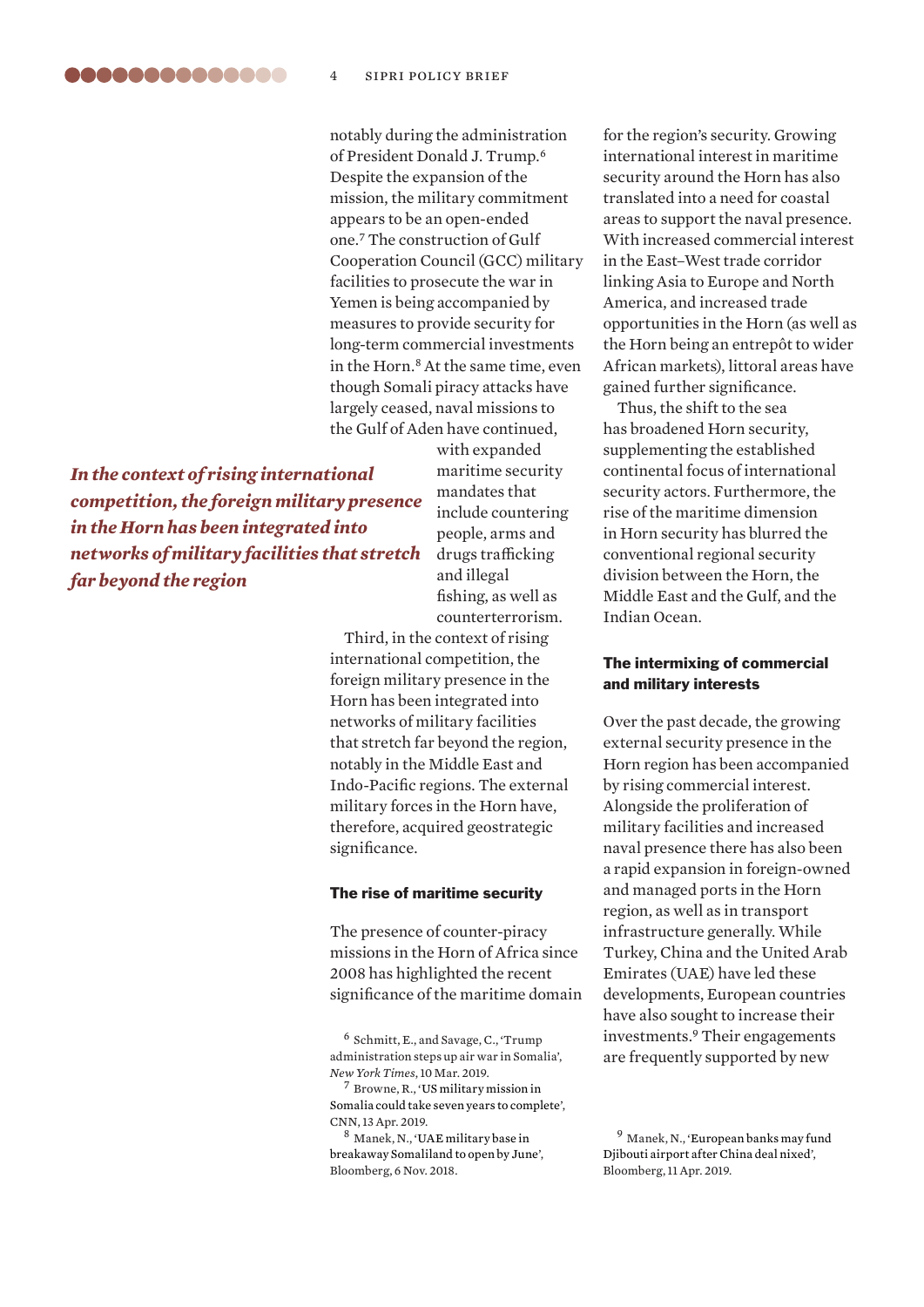..............

forms of development finance.<sup>10</sup> Thus, as a result of shifts in trade, commerce and security that are external to the region, the Horn of Africa has emerged as a key link in extended networks of bases, ports and trading routes for integrated military and commercial purposes.

#### The rise of geopolitics

The emergence of non-traditional security threats was the catalyst for the arrival and consolidation of external military forces in the Horn. However, this military presence is now acquiring independent significance as part of wider security competition largely external to the region. Within this security dynamic, it is the geopolitical positioning of the Horn rather than its particular security challenges that is the principal motivation for external interest. Growing strategic rivalries in the Middle East and the Gulf, and increasingly across the Indo-Pacific region, are strengthening hard security competition involving the Horn region. Thus, the region is being integrated into broader geopolitical and geoeconomic agendas.

## The shifting regional security policy of the USA

In the post-cold war decades, US support for multilateral approaches to the non-traditional security challenges of the Horn helped to open up the region to a range of new foreign security actors. This notably led to the deployment of a diversity

of naval forces to the region on counter-piracy missions from 2008 onwards. Subsequently, the US focus on the rise of China in the Asia-Pacific region has encouraged regional security actors to take a stronger role in the Horn.

The current US efforts to balance and, increasingly, counter the rise of China as an international military power in the Indo-Pacific region are

raising questions about what priority the USA will give to the Horn region and, importantly (given the regional interconnection

of US military forces), the Middle East and the Gulf. For the USA, the Indo-Pacific security region does not include the Horn, but rather it extends from the western shores of continental USA to the west coast of India.<sup>11</sup>

Already during the administration of US President Barack Obama, the USA signalled a pivot to Asia in its security policy. Against this background, the decision in 2015 to support the Saudi Arabian-led coalition in the Yemeni civil war, rather than intervene militarily itself, underlined that the USA was looking to regional powers to play a new security role.<sup>12</sup> In this context, regional powers—notably from the Middle East and the Gulf—have projected military force into the Horn region and taken on new security responsibilities.

However, the 2018 US Africa Strategy suggests that the USA has shifted to seeing Africa as part of a wider geopolitical struggle with

*The emergence of non-traditional security threats was the catalyst for the arrival and consolidation of external military forces in the Horn*

<sup>10</sup> Young, K., ['Sudan's windfall from the](http://www.aei.org/publication/sudans-windfall-from-the-gulf-and-the-perils-of-new-development-finance/)  [Gulf and the perils of new development](http://www.aei.org/publication/sudans-windfall-from-the-gulf-and-the-perils-of-new-development-finance/)  [finance'](http://www.aei.org/publication/sudans-windfall-from-the-gulf-and-the-perils-of-new-development-finance/), American Enterprise Institute, 23 Apr. 2019.

<sup>&</sup>lt;sup>11</sup> White House, National Security Strategy [of the United States](https://www.whitehouse.gov/wp-content/uploads/2017/12/NSS-Final-12-18-2017-0905-1.pdf), Dec. 2017, pp. 45–46.

<sup>12</sup> Northam, J., '[US confirms it is supporting](https://www.npr.org/sections/thetwo-way/2015/03/25/395294977/yemens-president-flees-palace-as-rebels-continue-advance)  [Saudi military operations in Yemen'](https://www.npr.org/sections/thetwo-way/2015/03/25/395294977/yemens-president-flees-palace-as-rebels-continue-advance), National Public Radio, 25 Mar. 2015.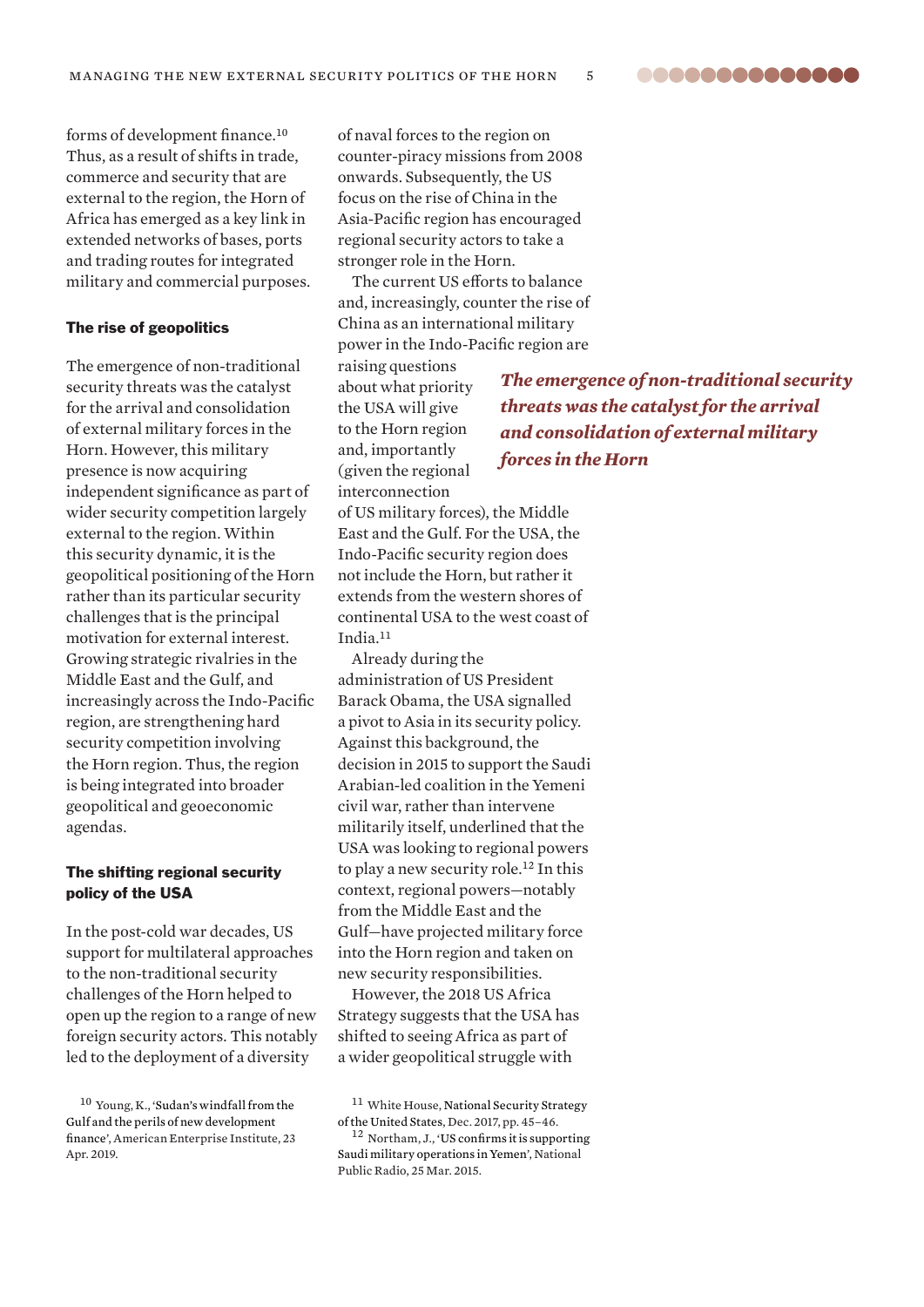China (and Russia). The US National Security Adviser, John Bolton, has also indicated concerns about how the increase of military forces around the Bab el-Mandeb Strait affects strategic access to the Red Sea.<sup>13</sup> Although the USA retains the ability to ensure access, given its overwhelming capabilities, in the current conditions of relative military decline and global overstretch, US naval dominance

## *US security policy regarding the Horn of Africa is at a key moment*

could be challenged by a further build-up of regional and international powers

in and around the Horn region.

Thus, US security policy regarding the Horn of Africa is at a key moment. After years of viewing the Horn exclusively through a non-traditional security lens, the US has recognized that the Red Sea and the Bab el-Mandeb Strait are strategically important to its ability to challenge China, notably in the Indo-Pacific region. The Trump administration has indicated that competing with China in Africa is a geopolitical priority, but the Horn region remains outside the US Indo-Pacific security strategy.<sup>14</sup>

In order to bridge the strategic uncertainty, the USA is looking to enhance its security partnerships with India, Japan and Australia in the Indian Ocean, while encouraging European allies to increase force deployments.<sup>15</sup> If there is a further build-up of military forces in the western

13 White House, Remarks by National [Security Advisor Ambassador John R. Bolton](https://www.whitehouse.gov/briefings-statements/remarks-national-security-advisor-ambassador-john-r-bolton-trump-administrations-new-africa-strategy/)  [on the Trump Administration's New Africa](https://www.whitehouse.gov/briefings-statements/remarks-national-security-advisor-ambassador-john-r-bolton-trump-administrations-new-africa-strategy/)  [Strategy,](https://www.whitehouse.gov/briefings-statements/remarks-national-security-advisor-ambassador-john-r-bolton-trump-administrations-new-africa-strategy/) 13 Dec. 2018.

<sup>14</sup> Ayres, A., 'The US Indo-Pacific Strategy [Needs More Indian Ocean](https://www.cfr.org/expert-brief/us-indo-pacific-strategy-needs-more-indian-ocean)', Council on Foreign Relations, 22 Jan. 2019.

<sup>15</sup> Hannah, H., 'The great game moves to [sea: Tripolar competition in the Indian Ocean](https://warontherocks.com/2019/04/the-great-game-moves-to-sea-tripolar-competition-in-the-indian-ocean-region/)  [region](https://warontherocks.com/2019/04/the-great-game-moves-to-sea-tripolar-competition-in-the-indian-ocean-region/)', War on the Rocks, 1 Apr. 2019.

Indian Ocean, notably by China, US regional forces in the Horn region are likely to be integrated with the Indo-Pacific security theatre.

## THE RISKS ASSOCIATED WITH THE NEW EXTERNAL SECURITY POLITICS

Over nearly two decades, the rising presence of foreign military forces in the Horn of Africa has promoted an opaque security environment. The proliferation of military bases and facilities and the growth of naval forces mean that a variety of countries are now operating in the region through a complex set of bilateral security agreements, and with diverse national and international mandates—linking the Horn to an array of geopolitical and geoeconomic agendas.

Thus, the new external security politics present a number of challenges to the region. Notably, the growth of foreign security interests in the Horn region, and the increasing significance of mixed military-commercial relations, has led to the rise of proxy competition. This situation risks becoming a source of significant instability and fragmentation, with political transitions in the region increasingly influenced by external security competition.

## Middle Eastern and Gulf security politics

In recent years, Somalia has emerged as a venue for Gulf and Middle Eastern proxy competition. In 2017, a variety of Gulf countries sought to gain influence through the presidential elections.<sup>16</sup>

<sup>16</sup> Cannon, B. J. '[Foreign state influence](https://digitalcommons.macalester.edu/bildhaan/vol18/iss1/6/)  [and Somalia's 2017 presidential election: An](https://digitalcommons.macalester.edu/bildhaan/vol18/iss1/6/)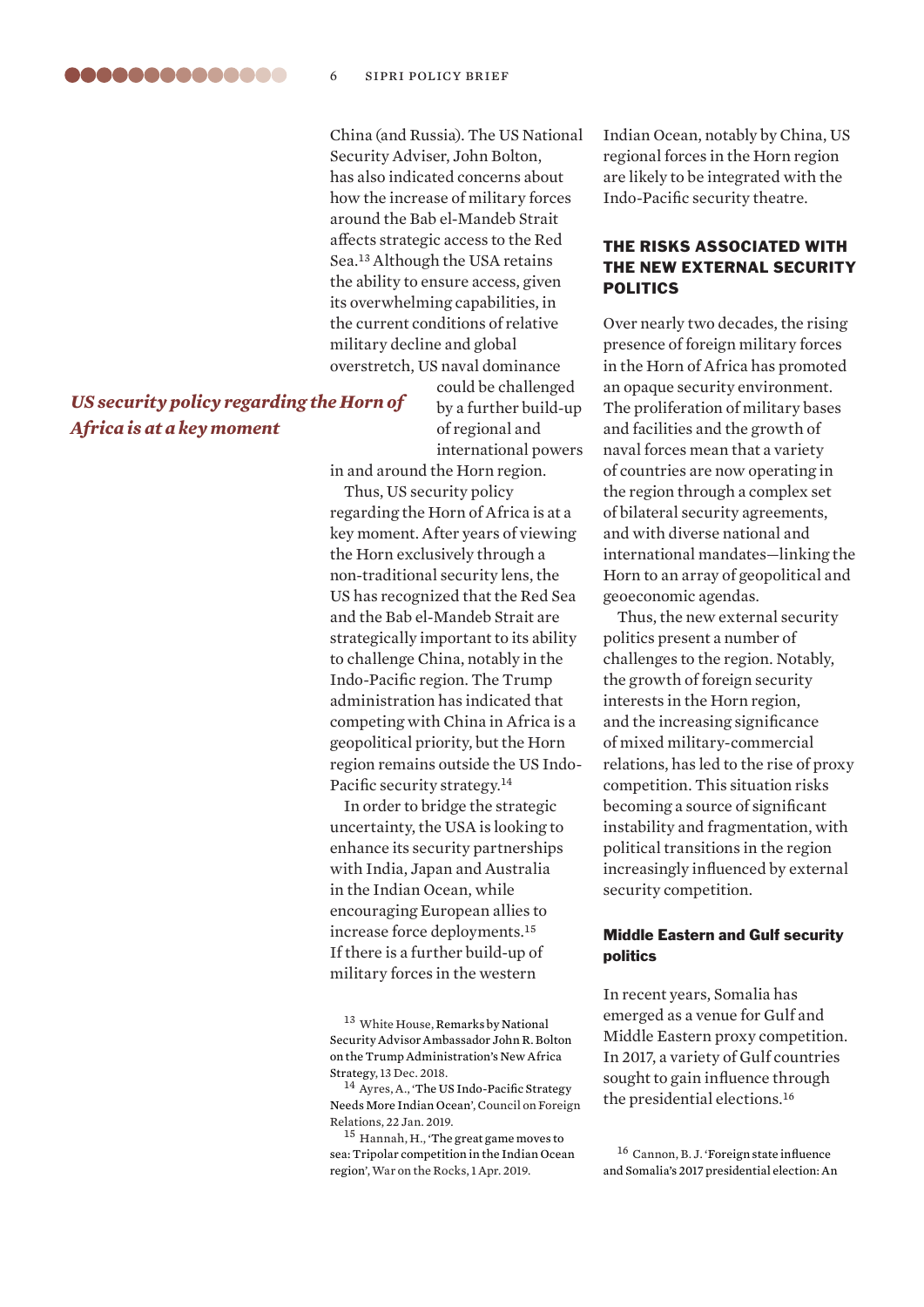88888888888888

During 2018, the contest between Gulf countries in Somalia grew so destabilizing that the African Union (AU) and the European Union (EU) both publicly called on external actors to cease meddling in the country.<sup>17</sup> As external security actors have backed different national and regional political forces, this competition has contributed to a further weakening and fragmentation of Somalia.<sup>18</sup>

In 2019, a variety of external actors sought to influence the political transition in Sudan following the overthrow of the regime of President Omar al-Bashir. The AU and the EU openly criticized the coup.<sup>19</sup> The USA sought influence on the transitional military government through the possible removal of Sudan from the US list of state sponsors of terrorism.<sup>20</sup> Saudi Arabia and the UAE issued statements in support of the transitional military council; and key figures in the transitional council have close ties to GCC states as a result of Sudan's involvement in the Saudi Arabian-led Arab and African coalition fighting in Yemen.<sup>21</sup> The transitional council

[analysis](https://digitalcommons.macalester.edu/bildhaan/vol18/iss1/6/)', *Bildhaan: An International Journal of Somali Studies*, vol. 18, no. 1 (2019), art. 6.

<sup>17</sup> Reuters, '[External actors urged to stop](https://www.aljazeera.com/news/2018/05/external-actors-urged-stop-meddling-somalia-affairs-180529180345722.html)  [meddling in Somalia's affairs'](https://www.aljazeera.com/news/2018/05/external-actors-urged-stop-meddling-somalia-affairs-180529180345722.html), Al Jazeera, 30 May 2018.

<sup>18</sup> International Crisis Group, ['Somalia and](https://www.crisisgroup.org/africa/horn-africa/somalia/260-somalia-and-gulf-crisis)  [the Gulf Crisis'](https://www.crisisgroup.org/africa/horn-africa/somalia/260-somalia-and-gulf-crisis), Report no. 260, 5 June 2018.

<sup>19</sup> EEAS, 'Statement by High [Representative/Vice-President Federica](https://eeas.europa.eu/delegations/sudan/60957/statement-high-representativevice-president-federica-mogherini-situation-sudan_en)  [Mogherini on the situation in Sudan](https://eeas.europa.eu/delegations/sudan/60957/statement-high-representativevice-president-federica-mogherini-situation-sudan_en)', Delegation of the EU to Sudan, 11 Apr. 2019; and Siaw, L., ['African Union gives Sudan 15 days to](https://edition.cnn.com/2019/04/16/africa/sudan-african-union-deadline-intl/index.html)  [establish civil rule](https://edition.cnn.com/2019/04/16/africa/sudan-african-union-deadline-intl/index.html)', CNN, 16 Apr. 2019.

<sup>20</sup> VOA, 'Sudan delegation to visit US to [discuss removal from terror list'](https://www.voanews.com/a/sudan-delegation-to-visit-us/4885081.html), 21 Apr. 2019.

<sup>21</sup> Agence France-Presse, 'Coup "not [appropriate response" to Sudan's challenges:](https://www.nation.co.ke/news/africa/Coup-not-appropriate-response-to-Sudan-challenges/1066-5067594-2motldz/)  [AU'](https://www.nation.co.ke/news/africa/Coup-not-appropriate-response-to-Sudan-challenges/1066-5067594-2motldz/), *Daily Nation*, 11 Apr. 2019; Emirates News Agency, '[UAE welcomes appointment of](http://wam.ae/en/details/1395302755106)  [Al-Burhan new head of Sudan's transitional](http://wam.ae/en/details/1395302755106)  [military council'](http://wam.ae/en/details/1395302755106), Statement by UAE Ministry of Foreign Affairs and International Cooperation,

was quick to issue a statement confirming it would remain in the coalition.<sup>22</sup> Saudi Arabia and the UAE also offered \$3 billion in aid to Sudan.<sup>23</sup> Turkey, which has been building closer commercial and security ties with Sudan, including a possible Red Sea naval facility on Sawakin (Suakin) island, indicated that the overthrow of President al-Bashir was directed against it as part of a wider struggle with Egypt, Saudi Arabia and the UAE.<sup>24</sup> Russia, which has deepened its ties with

Sudan in recent years and possibly aims to establish a naval facility at Port Sudan, is reported to have been providing proxy support to the al-Bashir

regime against the popular protests as it sought to ensure continuity in its relations, including safeguarding naval access to Sudanese port facilities.<sup>25</sup>

In April 2019, Eritrea accused Turkey, Qatar and Sudan of 'conducting sporadic acts of subversion' in a bid to obstruct the peace process with Ethiopia.<sup>26</sup>

14 Apr. 2019; Saudi Press Agency, ['Kingdom](http://www.spa.gov.sa/viewfullstory.php?lang=en&newsid=1912454#1912454)  [affirms its support for the brotherly Sudanese](http://www.spa.gov.sa/viewfullstory.php?lang=en&newsid=1912454#1912454)  [people's views on their future](http://www.spa.gov.sa/viewfullstory.php?lang=en&newsid=1912454#1912454)', 13 Apr. 2019; and de Waal, A., ['A cruel April in the Sudan Spring?](https://africanarguments.org/2019/04/12/cruel-april-sudan-spring/)', Africa Arguments, 12 Apr. 2019.

<sup>22</sup> Asharq Al-Awsat, '[Sudan says will remain](https://aawsat.com/english/home/article/1681446/sudan-says-will-remain-arab-coalition-restore-legitimacy-yemen)  [in Arab coalition to restore legitimacy in](https://aawsat.com/english/home/article/1681446/sudan-says-will-remain-arab-coalition-restore-legitimacy-yemen)  [Yemen'](https://aawsat.com/english/home/article/1681446/sudan-says-will-remain-arab-coalition-restore-legitimacy-yemen), 16 Apr. 2019.

<sup>23</sup> Abdelaziz, K., '[Saudi Arabia, UAE to send](https://uk.mobile.reuters.com/article/amp/idUKKCN1RX0EV?__twitter_impression=true)  [\\$3 billion in aid to Sudan'](https://uk.mobile.reuters.com/article/amp/idUKKCN1RX0EV?__twitter_impression=true), Reuters, 21 Apr. 2019.

<sup>24</sup> Tastekin, F., '[Erdogan claims Sudanese](https://www.al-monitor.com/pulse/originals/2019/04/turkey-sudan-pro-akp-media-claim-saudi-arabia-behind-coup.html)  [coup actually targeted Turkey'](https://www.al-monitor.com/pulse/originals/2019/04/turkey-sudan-pro-akp-media-claim-saudi-arabia-behind-coup.html), Al-monitor,

18 Apr. 2019.  $2\bar{5}$  Seregichev, S. 'Business as usual for

[Russia in Sudan'](https://www.themoscowtimes.com/2019/04/17/business-as-usual-for-russia-in-sudan-a65272), *Moscow Times*, 17 Apr. 2019; and Elbagir, N., '[Fake news and public](https://edition.cnn.com/2019/04/25/africa/russia-sudan-minvest-plan-to-quell-protests-intl/index.html)  [executions: Documents show a Russian](https://edition.cnn.com/2019/04/25/africa/russia-sudan-minvest-plan-to-quell-protests-intl/index.html)  [company's plan for quelling protests in Sudan'](https://edition.cnn.com/2019/04/25/africa/russia-sudan-minvest-plan-to-quell-protests-intl/index.html), CNN, 25 Apr. 2019.

<sup>26</sup> Eritrean Ministry of Information, '[Press](http://www.shabait.com/news/local-news/28279-press-statement)  [statement](http://www.shabait.com/news/local-news/28279-press-statement)', 3 Apr. 2019.

*External security actors have backed different national and regional political forces, contributing to a further weakening and fragmentation of Somalia*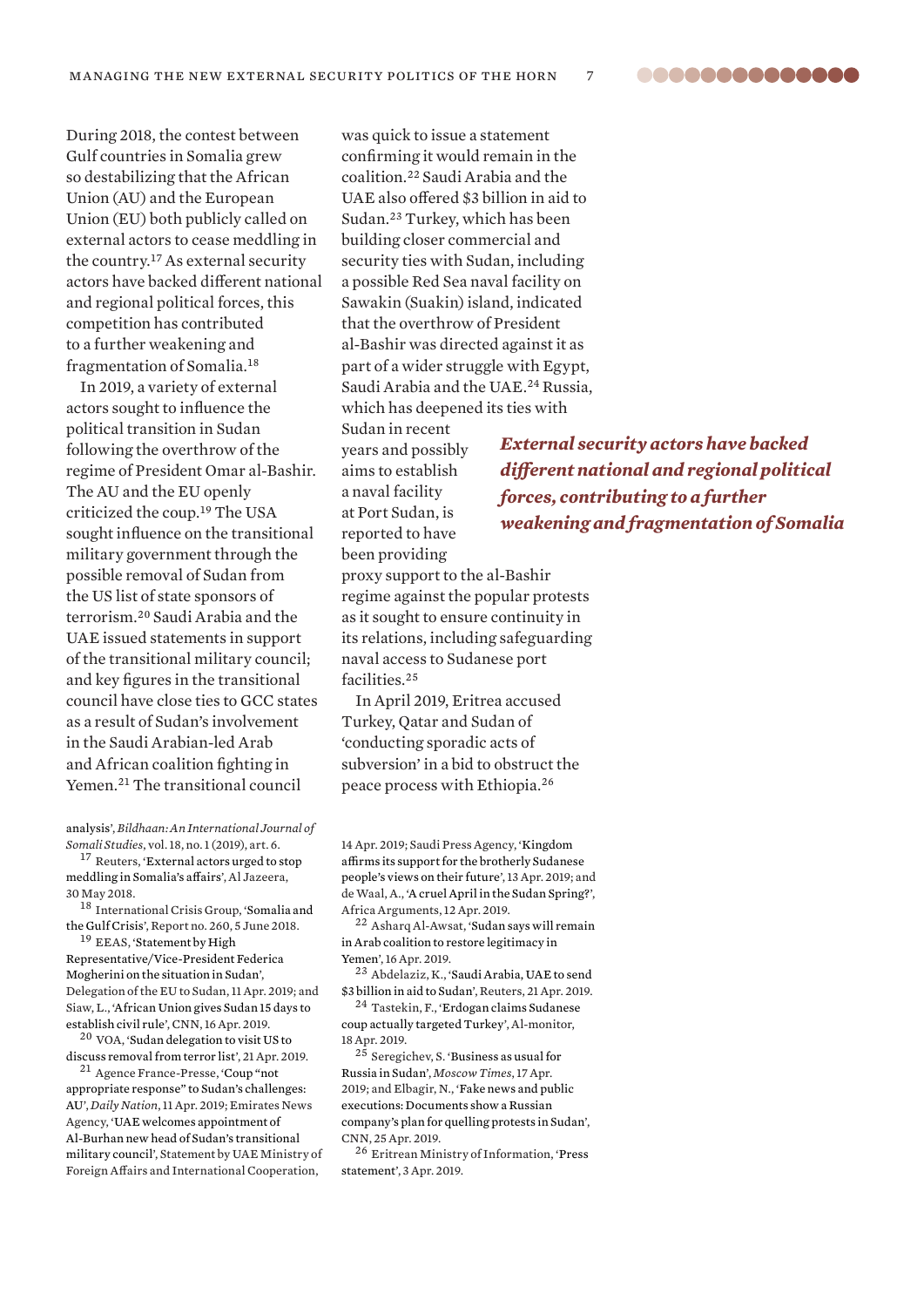#### Indo-Pacific strategic competition

While the overspill of Middle Eastern and Gulf security competition is now well established in the Horn, the integration of the region into the emerging geopolitics of the Indo-Pacific region is nascent. However, as military competition increases around the Horn among Indo-Pacific military powers, notably centred on India, the USA and China, the countries of the

*The build-up of military forces in the Horn of Africa has taken place without regional consultation on the strategic implications for the Horn countries of being integrated into wider security agendas*

region are likely to face significant pressures from one camp or another, or to seek neutrality. These pressures are already evident in the islands of

the Indian Ocean. In 2018, the instability in the domestic politics of both the Maldives and Sri Lanka was magnified by the wider geopolitical competition between China and India.<sup>27</sup>

In the Horn of Africa, Djibouti has emerged as an arena for geopolitical jockeying . <sup>28</sup> China's presence in Djibouti and, notably, the substantial financial debts that Djibouti has built up with China are seen as a strategic concern for the USA and France, both of which have substantial military bases in Djibouti.<sup>29</sup>

<sup>27</sup> Pararajasingham, A., '[Sri Lanka's](https://thediplomat.com/2018/10/sri-lankas-constitutional-crisis-the-geopolitical-dimension/)  [constitutional crisis: The geopolitical](https://thediplomat.com/2018/10/sri-lankas-constitutional-crisis-the-geopolitical-dimension/)  [dimension'](https://thediplomat.com/2018/10/sri-lankas-constitutional-crisis-the-geopolitical-dimension/), *The Diplomat*, 30 Oct. 2018; and Betigeri, A., '[Island diplomacy: A storm in the](https://www.lowyinstitute.org/the-interpreter/island-diplomacy-storm-maldives)  [Maldives](https://www.lowyinstitute.org/the-interpreter/island-diplomacy-storm-maldives)', Lowy Institute, 24 Oct. 2018.

<sup>28</sup> Lintner, B., 'Risks bubbling beneath Djibouti's foreign bases', *Asia Times*, 28 Nov. 2018.

<sup>29</sup> Irish, J, '[Macron warns of Chinese risk to](https://af.reuters.com/article/topNews/idAFKBN1QT0S9-OZATP)  [African sovereignty](https://af.reuters.com/article/topNews/idAFKBN1QT0S9-OZATP)', Reuters, 12 Mar. 2019; and White House (note 11).

## The challenge to regional security institutions

The build-up of military forces in the Horn of Africa has taken place without regional consultation on the strategic implications for the Horn countries of being integrated into wider security agendas. As a result, much of the external security engagement in the Horn has bypassed the regional security architecture and is instead managed through bilateral arrangements.

The emergence of the maritime dimension as a key security space constitutes a further challenge for the region. The Horn countries lack significant maritime policing and naval capacities and have only weakly developed maritime expertise. Even more significantly, there is no unified regional position or interest in terms of maritime issues, while the Horn faces major international powers focused on the region. In this context, the Horn's regional security organizations have often been marginal to the evolution of the maritime security agenda.

In response to the emerging regional strategic challenges, Saudi Arabia has proposed that a new regional forum be created to manage the shifts in the Horn and Red Sea.<sup>30</sup> This approach raises the prospect of a Middle Eastern security alliance extending into the Horn, effectively undercutting efforts to develop African regional security frameworks.<sup>31</sup>

<sup>30</sup> Al Lawati, A., '[Saudi Arabia vies for](https://www.bloomberg.com/news/articles/2018-12-12/saudi-arabia-plans-a-grouping-for-red-sea-gulf-of-aden-states)  [influence in Africa with new club](https://www.bloomberg.com/news/articles/2018-12-12/saudi-arabia-plans-a-grouping-for-red-sea-gulf-of-aden-states)', Bloomberg, 12 Dec. 2018; and Kahlin, S., '[Saudi Arabia seeks](https://www.reuters.com/article/us-saudi-diplomacy-idUSKBN1OB1Z9)  [new political bloc in strategic Red Sea region'](https://www.reuters.com/article/us-saudi-diplomacy-idUSKBN1OB1Z9), Reuters, 12 Dec. 2018.

<sup>31</sup> De Waal, A., '[Beyond the Red Sea:](https://africanarguments.org/2018/07/11/beyond-red-sea-new-driving-force-politics-horn-africa/)  [A new driving force in the politics of the](https://africanarguments.org/2018/07/11/beyond-red-sea-new-driving-force-politics-horn-africa/)  [Horn](https://africanarguments.org/2018/07/11/beyond-red-sea-new-driving-force-politics-horn-africa/)', African Arguments, 11 July 2018; and de Waal, A., '[Pax Africana or Middle East](http://www.lse.ac.uk/international-development/Assets/Documents/ccs-research-unit/Conflict-Research-Programme/crp-occasional-papers/Horn-of-Africa-Red-Sea-Occasional-Paper-Jan-2019.pdf)  [security alliance in the Horn of Africa and the](http://www.lse.ac.uk/international-development/Assets/Documents/ccs-research-unit/Conflict-Research-Programme/crp-occasional-papers/Horn-of-Africa-Red-Sea-Occasional-Paper-Jan-2019.pdf)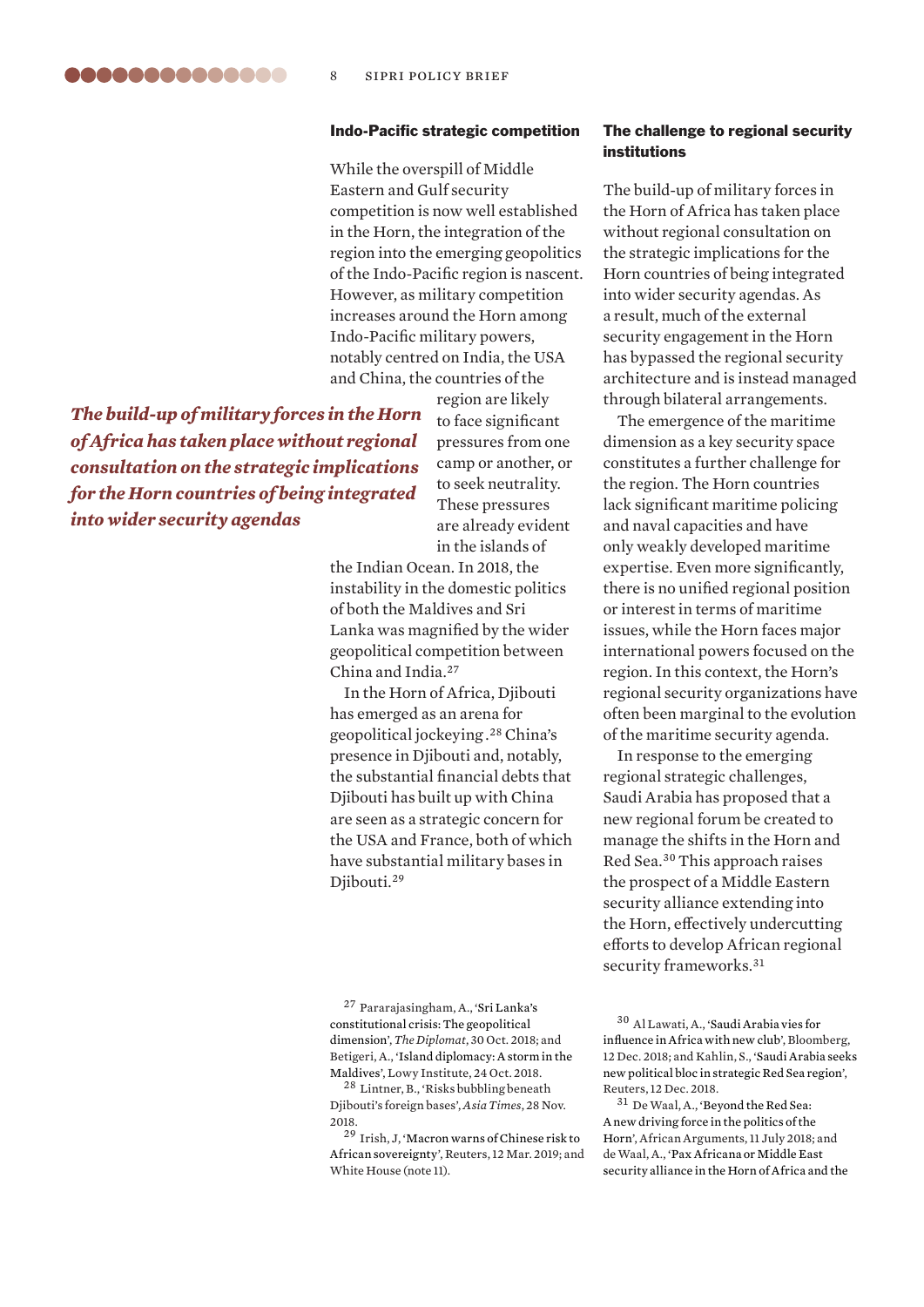MANAGING THE NEW EXTERNAL SECURITY POLITICS OF THE HORN OF AFRICA

While competition and political fragmentation have been features of the new external security politics of the Horn of Africa, multilateral cooperation and efforts to promote peace have also emerged, highlighting the possibilities to build new and cooperative ways to manage the security challenges of the Horn region.

In response to the rise of piracy, the Code of Conduct concerning the Repression of Piracy and Armed Robbery against Ships in the Western Indian Ocean and the Gulf of Aden (Djibouti Code of Conduct) was adopted in 2009 by countries from Africa and the Middle East. In 2017, the Jeddah Amendment expanded actions under the Code to include those against transnational organized crime in the maritime domain, maritime terrorism, illegal, unregulated and unreported fishing, and other illegal activities at sea essential for the Blue Economy.<sup>32</sup> Equally, the Shared Awareness and Deconfliction (SHADE) coordination meetings, a political platform started in Bahrain in 2008 to coordinate the activity of international naval forces operating counter-piracy and counter-people smuggling operations, has proven to be effective at bringing together a diversity of navies.<sup>33</sup>

Some of the new external security actors have sought roles in promoting peace and stability. Thus, the states of the Gulf have

[Red Sea?](http://www.lse.ac.uk/international-development/Assets/Documents/ccs-research-unit/Conflict-Research-Programme/crp-occasional-papers/Horn-of-Africa-Red-Sea-Occasional-Paper-Jan-2019.pdf)', World Peace Foundation, Occasional Paper no. 17, Jan. 2019.

<sup>32</sup> International Maritime Organization, '[Djibouti Code of Conduct'](http://www.imo.org/en/OurWork/Security/PIU/Pages/DCoC.aspx).

<sup>33</sup> Rider, D., ['43rd SHADE meeting held'](http://www.marsecreview.com/2018/11/43rd-shade-meeting-held/), Maritime Security Review, 29 Nov. 2018.

made important contributions to the stabilization of the region, including supporting the Ethiopia–Eritrea peace process in 2018.<sup>34</sup>

The Horn countries have also begun to develop their own multilateral responses to the shifting security environment. At the February 2019 Council of Ministers Meeting of the Inter-Governmental Authority on Development (IGAD), member states agreed 'to protect the security and economic interests of the region including maritime security, migration, fight against terrorism, prevention of Illegal, Unreported and Unregulated (IUU) fishing; pollution and dumping of the toxic waste'.<sup>35</sup> A task force was later established to provide a platform for dialogue

between countries in the region and international players on these issues.<sup>36</sup>

*The Horn countries have begun to develop their own multilateral responses to the shifting security environment*

If the Horn countries can take greater responsibility for tackling regional non-traditional security, notably in the maritime domain, this will reduce the need for outside powers to deploy forces to the region. Strengthening regional security capacities is, therefore, a means of reducing external militarization. However, as highlighted in this series of SIPRI papers, it is international competition among global and

 $^{34}$  Mitchell, C., 'The UAE's active role in [Horn of Africa peace-making](https://www.thenational.ae/world/africa/the-uae-s-active-role-in-horn-of-africa-peace-making-1.806867)', *The National*, 27 Dec. 2018; and Manek, N., '[Saudi Arabia](https://www.bloomberg.com/news/articles/2018-09-17/ethiopia-eritrea-leaders-sign-peace-accord-in-saudi-arabia)  [brokers a new Ethiopia–Eritrea peace deal'](https://www.bloomberg.com/news/articles/2018-09-17/ethiopia-eritrea-leaders-sign-peace-accord-in-saudi-arabia), Bloomberg, 17 Sep. 2018.

<sup>35</sup> IGAD, ['Communique of the 46th](https://igad.int/attachments/article/2057/Final%20Communique%20of%20the%2046th%20Ordinary%20Session%20of%20IGAD%20Council%20of%20Ministers.pdf)  [Ordinary Session of IGAD Council of](https://igad.int/attachments/article/2057/Final%20Communique%20of%20the%2046th%20Ordinary%20Session%20of%20IGAD%20Council%20of%20Ministers.pdf)  [Ministers](https://igad.int/attachments/article/2057/Final%20Communique%20of%20the%2046th%20Ordinary%20Session%20of%20IGAD%20Council%20of%20Ministers.pdf)', 27 Feb. 2019.

<sup>36</sup> Oluch, F., '[Task force to co-ordinate](https://www.theeastafrican.co.ke/news/ea/Horn-of-Africa-task-force-to-co-ordinate-regional-interventions/4552908-5059906-11503uwz/index.html)  [regional interventions'](https://www.theeastafrican.co.ke/news/ea/Horn-of-Africa-task-force-to-co-ordinate-regional-interventions/4552908-5059906-11503uwz/index.html), *East African*, 6 Apr. 2019.

..............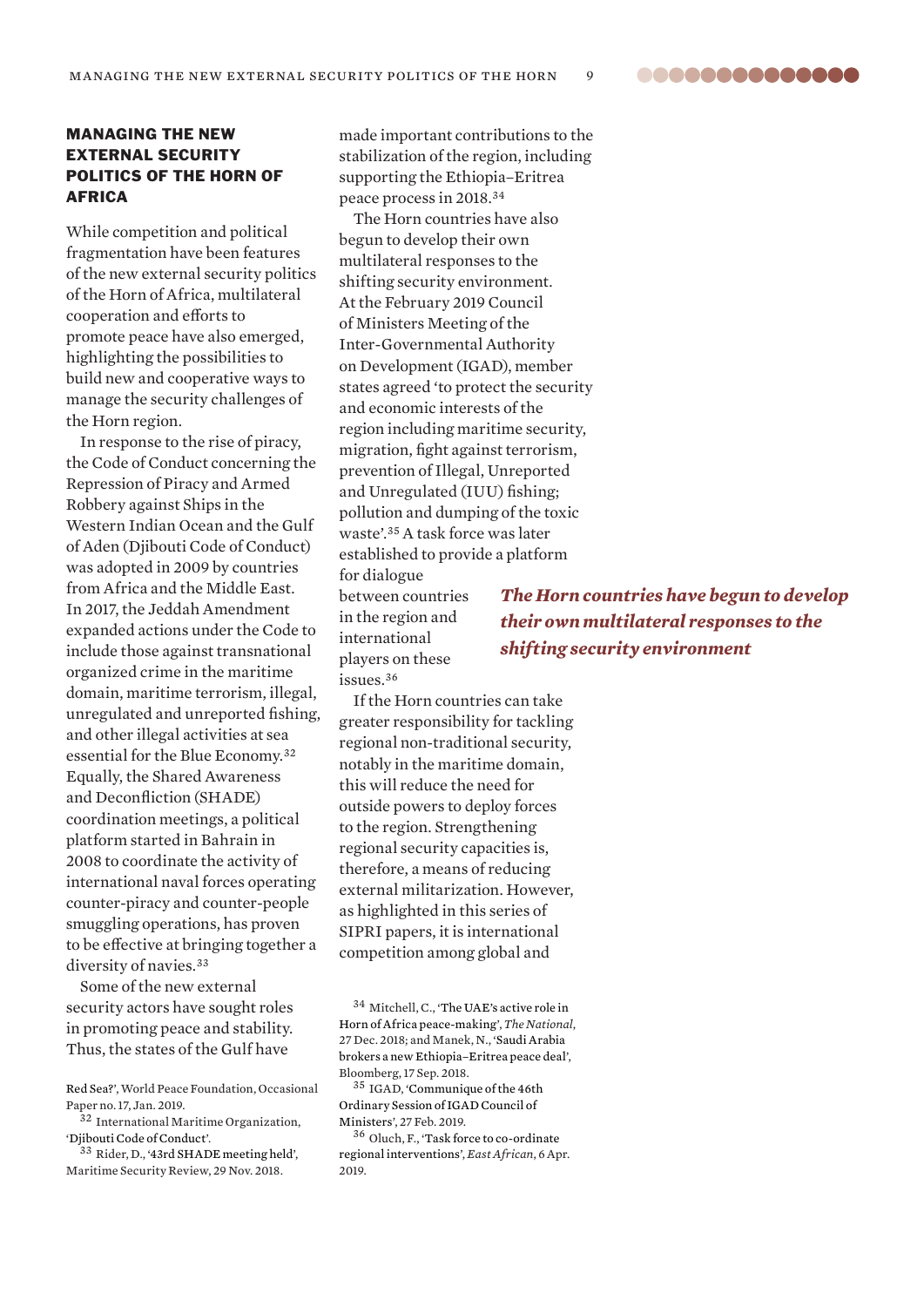regional security actors across Asia and the Middle East that is increasingly driving the Horn's new external security politics, rather than local security challenges. This competition is dynamic and fluid, with formal alliances at best embryonic, which makes efforts to manage the new security environment particularly difficult.

In order for the Horn countries to better navigate the strategic competition spilling into the region from outside, this paper identifies five priority areas for action: (*a*) promoting transparency in military affairs; (*b*) strengthening regional resilience; (*c*) recognizing the role of values in security; (*d*) managing new security geographies; and (*e*) improving strategic capacities.

## Promoting transparency in military affairs

The build-up of foreign military forces in the Horn region, notably the establishment of onshore military facilities, has been conducted in opaque ways, often

> involving informal networks, and in the context of commercial agreements that lack transparency. For example, it is

unclear whether status of forces and visiting forces agreements have even been concluded for all of the foreign military forces operating in the Horn. The build-up of foreign military forces has also taken place outside the purview of regional security organizations.

An initial step to improve transparency would be to establish a mechanism linked to the AU Political and Security Council in

order to monitor and report to member states on the mandates, capabilities and sizes of foreign military forces operating in the Horn region.

#### Strengthening regional resilience

While the drivers of foreign military interest in the Horn increasingly lie outside the region, intraregional competition among countries of the Horn is a major factor in the militarization of the region. Horn countries have sought support from external security actors to bolster regime security, to strengthen their position vis-à-vis neighbours, and in return for financial assistance and investment. Thus, for example, the breakaway region of Somaliland has been keen to encourage the establishment of foreign military bases as part of its efforts to achieve international recognition.<sup>37</sup> External security actors have also become more involved in the Horn on assessing that regional instability presents a threat to their interests or offers an opportunity to advance their agendas.

If major powers are drawn into the internal instability and conflicts of the Horn and these become part of their international competition, as occurred during the cold war, there is the risk of further fragmentation and a substantial escalation of regional conflicts. In the context of the new external security politics, therefore, there is a renewed imperative for Horn countries to strengthen their coordination and cooperation, and to resolve regional conflicts.

*The build-up of foreign military forces in the region, notably the establishment of onshore military facilities, has been conducted in opaque ways*

<sup>37</sup> Getachew, A., '[Somaliland seeks](https://www.aa.com.tr/en/africa/somaliland-seeks-recognition-by-hosting-naval-bases/1361649)  [recognition by hosting naval bases'](https://www.aa.com.tr/en/africa/somaliland-seeks-recognition-by-hosting-naval-bases/1361649), Anadolu Agency, 11 Jan. 2019.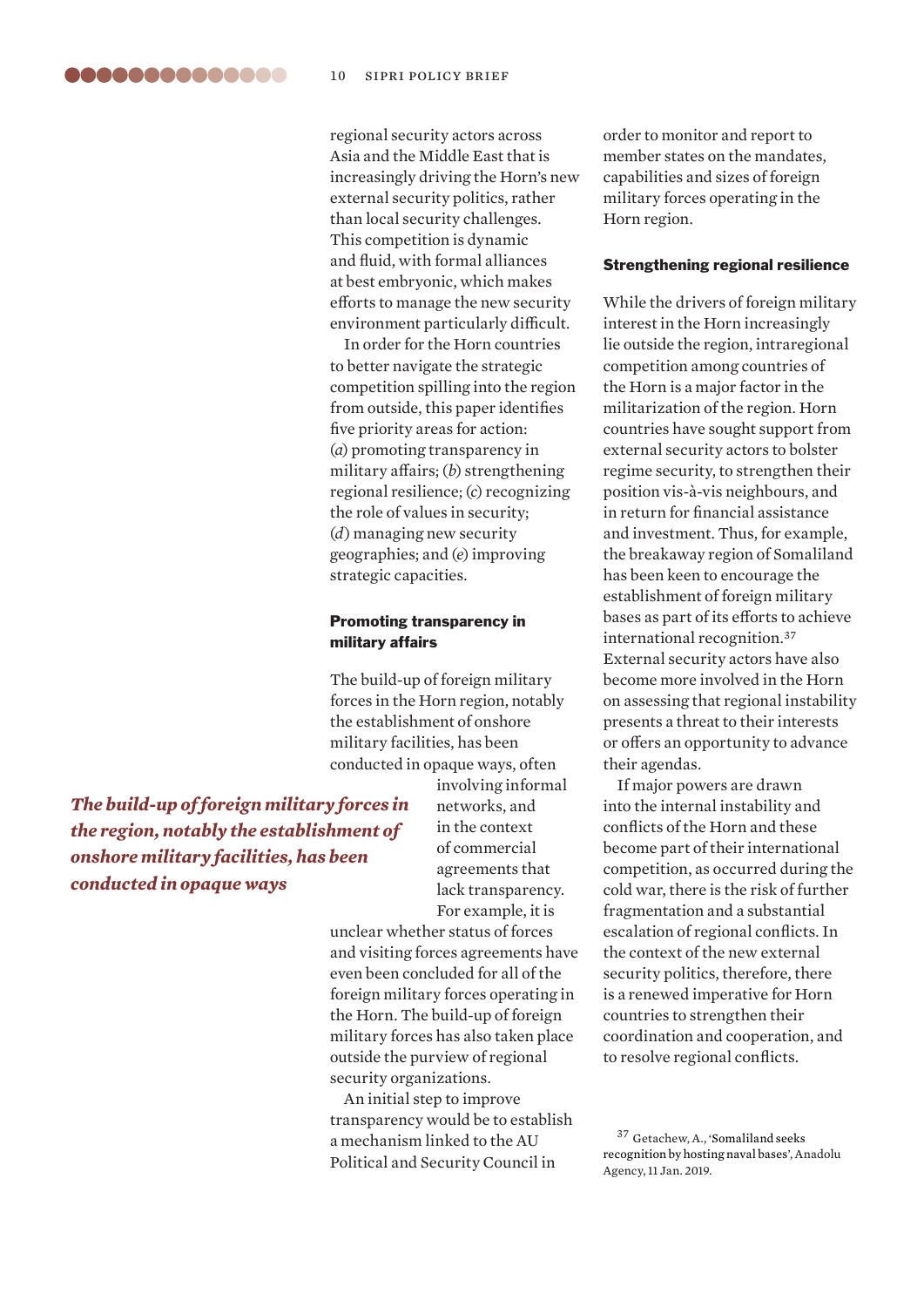..............

## Recognizing the role of values in security

With the Horn region increasingly part of international security competition, countries in the region are at risk of becoming third parties in wider contests. This is particularly the case when economic and security agreements are concluded in non-transparent and informal ways, often involving only elites. This raises concerns about the role of narrow interests and corruption in shaping the direction of foreign and security policy. In such a context, leadership transitions become high-risk events for political leaders and international patrons with security and commercial interests in particular countries, as with Sudan in 2019. This highlights the key role of improving governance, ensuring a free media, strengthening institutions and rule of law, and advancing anti-corruption measures as part of policies to protect national security and sovereignty.

## Managing new security geographies

A major challenge for the countries of the Horn is the shift of the regional security agenda beyond continental security to encompass maritime (including naval) and transcontinental security dynamics. However, while Horn countries and security organizations may be able to adapt to the new external security environment, they will probably only ever be able to ameliorate the regional impact of developments from the Middle East and the Gulf, and the Indo-Pacific.

This situation is highlighted by the emerging discussion about regional security in the Red

Sea. While Horn countries can strengthen their voices in key areas, they will struggle to manage major power competition over strategic access to the Red Sea. With the Horn region already integrated into the security competition of the Middle East and the Gulf and fast emerging as a subregion of the Indo-Pacific, extra-regional pressures appear set to intensify.

If the Horn countries are to address the challenge of the new external security politics more effectively, they will need to raise their strategic horizons. A priority should be to ensure that their perspectives, interests and influence

are present in the wider emerging strategic debates and discussions on the future security architecture of the Indian Ocean.<sup>38</sup>

*A major challenge for the countries of the Horn is the shift of the regional security agenda beyond continental security to encompass maritime (including naval) and transcontinental security dynamics*

#### Improving strategic capacities

With the Horn of Africa affected by security developments originating beyond the region, effective action will require the ability to analyse and understand international geoeconomic and geopolitical developments. However, most countries of the Horn region have underdeveloped capacities to conduct 'big picture' assessments of international security developments across government, and, at best, weak capacities in think tanks and civil society in this area.

<sup>38</sup> Patil, S., '[A security architecture for the](https://www.gatewayhouse.in/a-security-architecture-indian-ocean/)  [Indian Ocean'](https://www.gatewayhouse.in/a-security-architecture-indian-ocean/), India Foundation, 4 Sep. 2018; Roy-Chaudhury, R., '[Strengthening maritime](https://www.iiss.org/blogs/analysis/2018/09/maritime-cooperation-indian-ocean)  [cooperation and security in the Indian Ocean'](https://www.iiss.org/blogs/analysis/2018/09/maritime-cooperation-indian-ocean), International Institute of Strategic Studies, 6 Sep. 2018; and Jeffery, C., '[Why the Indian](https://theconversation.com/why-the-indian-ocean-region-might-soon-play-a-lead-role-in-world-affairs-109663)  [Ocean region might soon play a lead role in](https://theconversation.com/why-the-indian-ocean-region-might-soon-play-a-lead-role-in-world-affairs-109663)  [world affairs](https://theconversation.com/why-the-indian-ocean-region-might-soon-play-a-lead-role-in-world-affairs-109663)', The Conversation, 14 Jan. 2019.